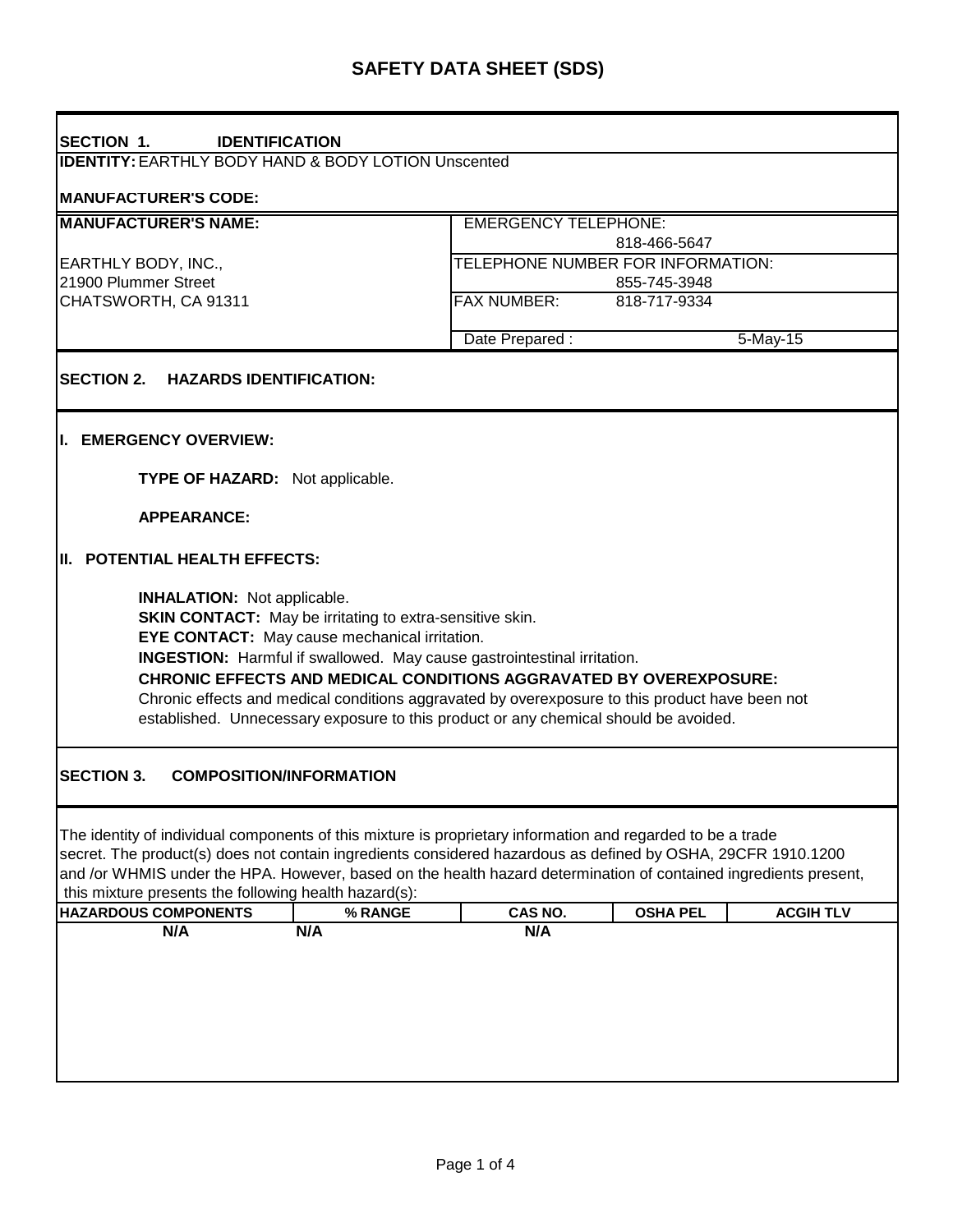# **SAFETY DATA SHEET (SDS)**

| <b>MANUFACTURER'S NAME:</b><br>EARTHLY BODY, INC., 21900 Plummer Street CHATSWORTH CA 91311                                                                                   |  |  |  |  |  |
|-------------------------------------------------------------------------------------------------------------------------------------------------------------------------------|--|--|--|--|--|
| <b>INFORMATION/EMERGENCY NO.</b><br>818-466-5647                                                                                                                              |  |  |  |  |  |
| EARTHLY BODY HAND & BODY LOTION Unscented<br><b>NAME OF PRODUCTS:</b>                                                                                                         |  |  |  |  |  |
| <b>SECTION 4.</b><br><b>FIRST AID MEASURES:</b>                                                                                                                               |  |  |  |  |  |
| <b>INHALATION:</b> Not applicable.                                                                                                                                            |  |  |  |  |  |
| SKIN: If irritation is experienced, wash exposed area thoroughly with water. If irritation persists, get<br>medical assistance.                                               |  |  |  |  |  |
| <b>EYES:</b> Flush with plenty of water for 15 minutes, if irritation persists, get medical assistance.                                                                       |  |  |  |  |  |
| <b>INGESTION:</b> Do not induce vomiting, drink 3-4 glasses of water. Get prompt medical attention.                                                                           |  |  |  |  |  |
| <b>SECTION 5.</b><br><b>FIRE FIGHTING MEASURES:</b>                                                                                                                           |  |  |  |  |  |
| not flammable<br><b>FLASH POINT: not applicable</b><br><b>FLAMMABILITY CLASSIFICATION:</b>                                                                                    |  |  |  |  |  |
| Foam, $CO2$ , water fog, sand/earth.<br><b>EXTINGUISHING MEDIA:</b>                                                                                                           |  |  |  |  |  |
| <b>UNUSUAL FIRE AND EXPLOSION HAZARDS:</b> Not applicable.                                                                                                                    |  |  |  |  |  |
| SPECIAL FIRE FIGHTING PROCEDURES: Must wear NIOSH approved self-contained breathing<br>apparatus and protective clothing. Cool fire exposed container with water spray.       |  |  |  |  |  |
| <b>SECTION 6.</b><br><b>ACCIDENTAL RELEASE MEASURES:</b>                                                                                                                      |  |  |  |  |  |
| STEPS TO BE TAKEN IN CASE MATERIAL IS RELEASED OR SPILLED: Caution! Floor may become<br>slippery. Absorb spilled material with inert material such as sawdust, sand or earth. |  |  |  |  |  |
| <b>DISPOSAL METHOD:</b> Sweep up and dispose of in accordance with Federal, State and local regulations.                                                                      |  |  |  |  |  |
| <b>SECTION 7.</b><br><b>HANDLING AND STORAGE:</b>                                                                                                                             |  |  |  |  |  |
| <b>USAGE PRECAUTIONS:</b> Use as directed.                                                                                                                                    |  |  |  |  |  |
| STORAGE PRECAUTIONS: Protect containers against physical damage. Keep closed until used.<br>Store in a dry place at ambient temperatures. Keep out of reach of children.      |  |  |  |  |  |
| <b>OTHER PRECAUTION:</b><br>N/A                                                                                                                                               |  |  |  |  |  |
|                                                                                                                                                                               |  |  |  |  |  |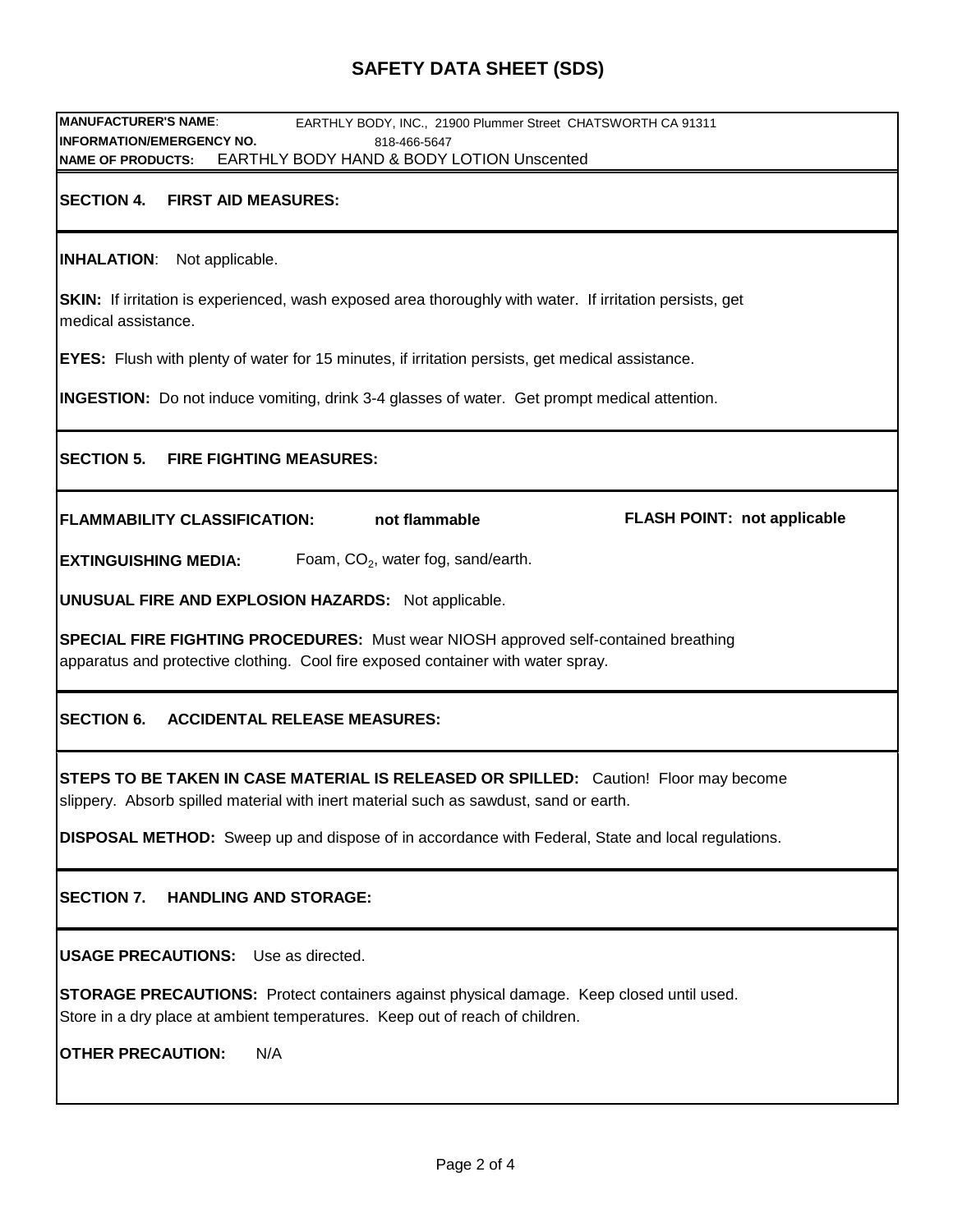# **SAFETY DATA SHEET (SDS)**

| <b>MANUFACTURER'S NAME:</b>                                                                                            |                                           | EARTHLY BODY, INC., 21900 Plummer Street CHATSWORTH CA 91311 |                         |  |  |
|------------------------------------------------------------------------------------------------------------------------|-------------------------------------------|--------------------------------------------------------------|-------------------------|--|--|
| <b>INFORMATION/EMERGENCY NO.</b><br>818-466-5647                                                                       |                                           |                                                              |                         |  |  |
| <b>NAME OF PRODUCTS:</b>                                                                                               | EARTHLY BODY HAND & BODY LOTION Unscented |                                                              |                         |  |  |
| <b>SECTION 8.</b><br><b>EXPOSURE CONTROLS AND PERSONAL PROTECTION:</b>                                                 |                                           |                                                              |                         |  |  |
| <b>ENGINEERING CONTROL:</b>                                                                                            | Not required.                             |                                                              |                         |  |  |
| <b>RESPIRATION PROTECTION:</b> Not applicable.                                                                         |                                           |                                                              |                         |  |  |
| <b>PROTECTIVE GLOVES:</b> Not required.                                                                                |                                           |                                                              |                         |  |  |
| EYE AND FACE PROTECTION: Not required.                                                                                 |                                           |                                                              |                         |  |  |
| <b>HYGIENIC WORK PRACTICES:</b> No special practices noted. No eating or drinking while working with<br>this material. |                                           |                                                              |                         |  |  |
| SECTION 9. PHYSICAL AND CHEMICAL PROPERTIES:                                                                           |                                           |                                                              |                         |  |  |
| <b>BOILING RANGE:</b>                                                                                                  | <b>VAPOR DENSITY:</b>                     | <b>XHEAVIER</b>                                              | <b>LIGHTER THAN AIR</b> |  |  |
| Not determined.<br><b>EVAPORATION RATE:</b>                                                                            |                                           | <b>FASTER X SLOWER, THAN ETHER</b>                           |                         |  |  |
| <b>APPEARANCE:</b>                                                                                                     | OPAQUE, VISCOUS LOTION                    |                                                              |                         |  |  |
| <b>ODOR/TASTE:</b><br>Unscented                                                                                        |                                           |                                                              |                         |  |  |
| <b>SOLUBILITY IN WATER:</b><br><b>SOLUBLE</b>                                                                          |                                           |                                                              |                         |  |  |
| pH (range):<br>$6.50 - 7.50$                                                                                           |                                           |                                                              |                         |  |  |
| <b>Specific Gravity:</b><br>$0.99 + - 0.03$                                                                            |                                           |                                                              |                         |  |  |
| VISCOSITY (range): 15,000-22,000cps RVT (#5@10, 25*C)                                                                  |                                           |                                                              |                         |  |  |
| SECTION 10. STABILITY AND REACTIVITY:                                                                                  |                                           |                                                              |                         |  |  |
| STABILITY: _______UNSTABLE<br><b>STABLE</b><br>X                                                                       |                                           |                                                              |                         |  |  |
| <b>INCOMPATIBILITY (MATERIALS TO AVOID):</b><br>Strong acids and oxidizing agents.                                     |                                           |                                                              |                         |  |  |
| <b>HAZARDOUS DECOMPOSITION PRODUCTS:</b><br>None                                                                       |                                           |                                                              |                         |  |  |
| HAZARDOUS POLYMERIZATION: ___ MAY OCCUR<br><b>WILL NOT OCCUR</b><br>$\mathsf{X}$                                       |                                           |                                                              |                         |  |  |
| <b>CONDITIONS TO AVOID:</b> Extreme temperatures.                                                                      |                                           |                                                              |                         |  |  |